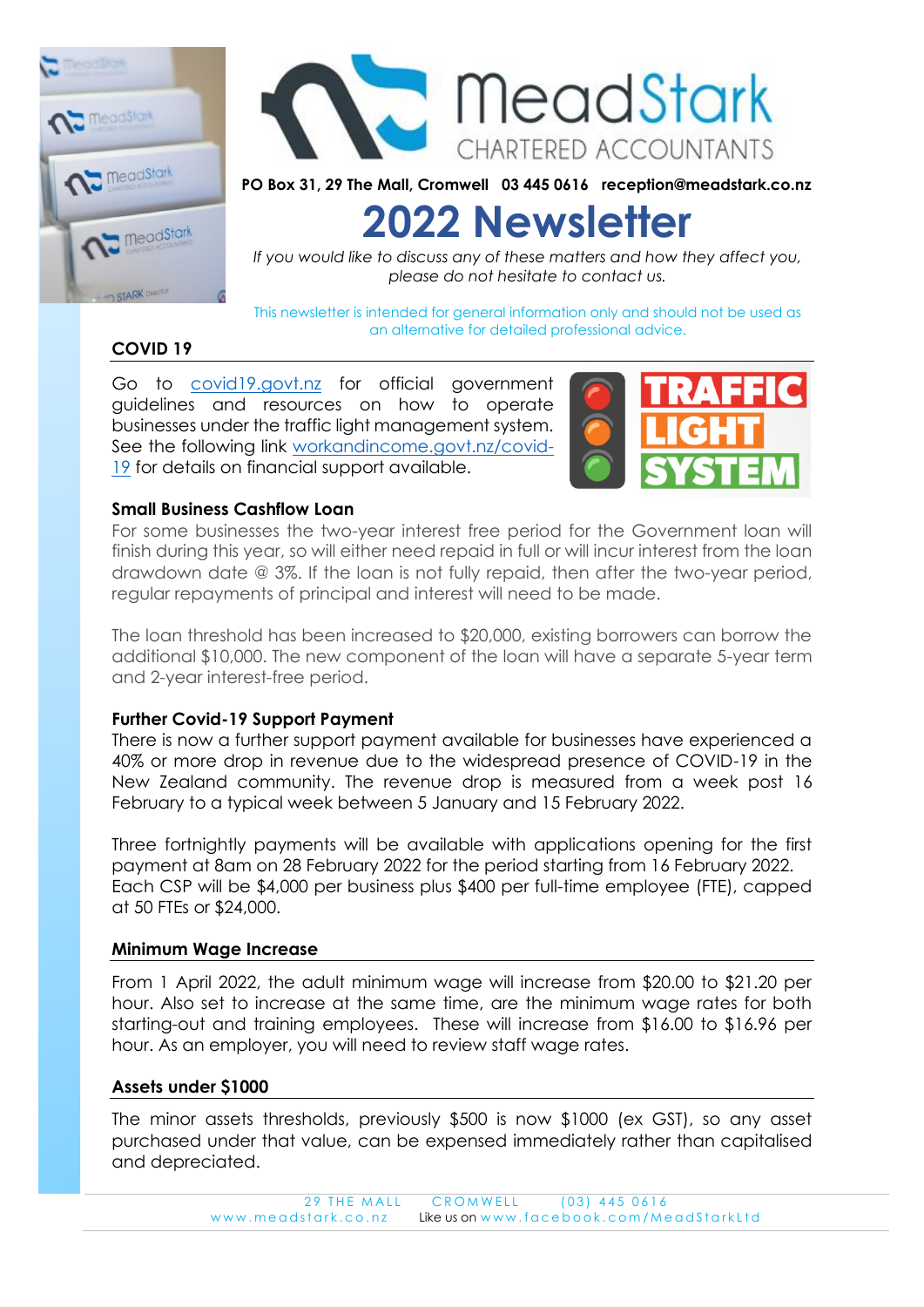#### **Meals while travelling**

The IRD takes the view that you need to eat to live and therefore sole traders/partnerships are unable to claim their meal costs, even if away on business or attending conferences etc unless they can show that it was necessary to incur additional costs on meals. Being away from home and therefore dining out, is insufficient to meet this threshold.



A company can reimburse an employee for meals, or provide an allowance, if it's outlined in the employment agreement. This applies to shareholder-employees as well.

You can claim meal costs if you are entertaining suppliers or clients or a staff function, however this then would fall under entertainment and only be 50% deductible.

## **Client or Employee Gifts**

You can give a gift to an employee, provided any single employee does not get more than \$300 worth each quarter (March, June, September, and December). This is under the Fringe Benefit Tax threshold (above that and you will be required to file and pay FBT). The gift costs are 100% deductible, provided the gift is not food and/or drink, if it is, then only 50% can be claimed.



Note If you are gifting vouchers, GST cannot be claimed on the purchase price, and again only 50% can be claimed if the vouchers relate to or are able to purchase food/drink.

If you're providing a staff shout, only 50% of the expenses can be claimed because food and drinks are being provided.

For gifts to clients and suppliers, the rules are the same as above, except there is no restriction on the amount.

Some people gift blankets and throws, plants, tickets to events, flowers, subscriptions, cooler bags, and other reasonable gifts (not food and drink), as these types of gifts are 100% deductible for income tax, and GST can be claimed as well.

## **Private use of business motor vehicle**

Private use of a business motor vehicles is not permitted unless fringe benefit tax is being accounted for or private use adjustments are being made.

Take note that Inland Revenue staff do come to Central Otago, throughout the year and they could easily witness - dropping kids at school, parked at kids' sports event, towing the boat/caravan, kayak on the roof, Bikes on rack, etc all of which could indicate it is being used privately.



29 THE MALL CROMWELL (03) 445 0616 www.meadstark.co.nz Like us on www.facebook.com/MeadStarkLtd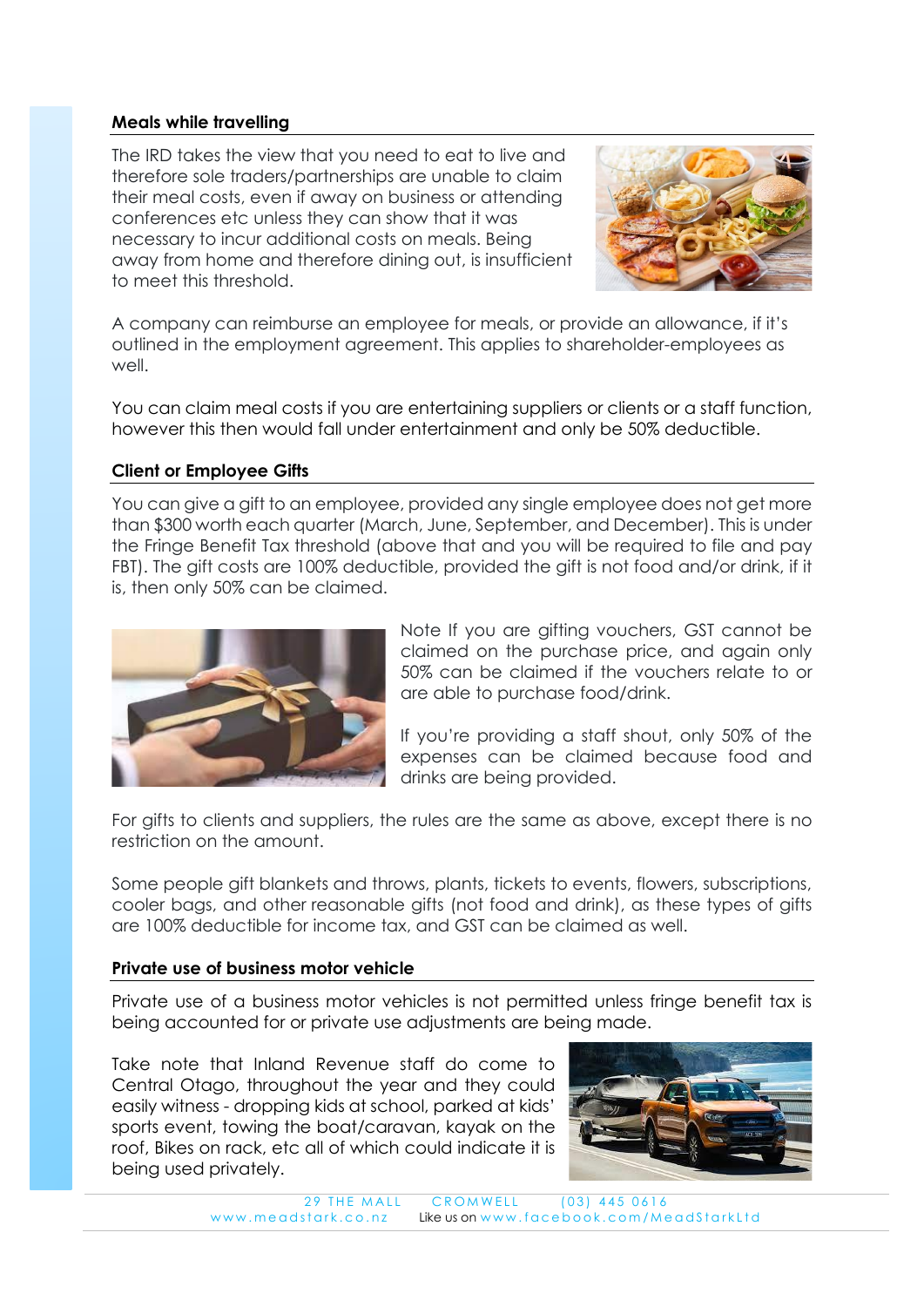#### **Brightline Test**

The IRD review public land transfer records and are getting in touch with those who have brought and sold a property within the Brightline test timeframes and not declared it in their tax returns.

If you bought a house between 1 October 2015 and 28 March 2018, the original twoyear bright-line rule applies to you. If you purchased it from 29 March 2018 to 26 March 2021 the 5-year rule applies, and from 27 March 2021 and after the 10-year rule applies (unless it is a newly built house in which case the 5-year rule will apply).

So, if you sell (or transfer to a related entity) a residential property that is not your main home (the entire time you owned it), you need to consider potential income tax on any gains so **give us a call before** signing any contracts.



All existing property tax rules still apply so, even if the bright-line rule does not apply in your situation, that does not necessarily mean you don't have a tax liability on gains from the sale of your property. If you are looking to purchase or sell a property that will not be your main home, please contact us to discuss any potential tax implications.

#### **Interest on Rental Properties**

No interest can be claimed from 1 October 2021 for residential property purchased on or after 27 March 2021. For those properties acquired before 27 March 2021 interest deductions are being phased out.

| Date interest incurred            | Percentage of Claimable interest |
|-----------------------------------|----------------------------------|
| 1 April 2020 to 31 March 2021     | 100%                             |
| 1 April 2021 to 30 September 2021 | 100%                             |
| 1 October 2021 to 31 March 2022   | 75%                              |
| 1 April 2022 to 31 March 2023     | 75%                              |
| 1 April 2023 to 31 March 2024     | 50%                              |
| 1 April 2024 to 31 March 2025     | 25%                              |

There is a 'New Build' exemption for a property that received its code compliance certificate on or after 27 March 2020. Interest relating to new builds is eligible to be deducted for up to 20 years from the time the property's code compliance certificate is issued. This exemption will apply to both the initial purchaser of the new build and any subsequent owner within the 20-year period.

There are also exemptions for certain types of residential property such as main home, houses on farms, certain Māori land, retirement villages, hotels, hospitals, social housing, employee or student accommodation, and land outside New Zealand. Owner-occupiers who rent rooms of their main home to tenants are also excluded.

If a property has both residential property and non-residential property on the same title, only the portion of the interest that relates to the non-residential property can be deducted.